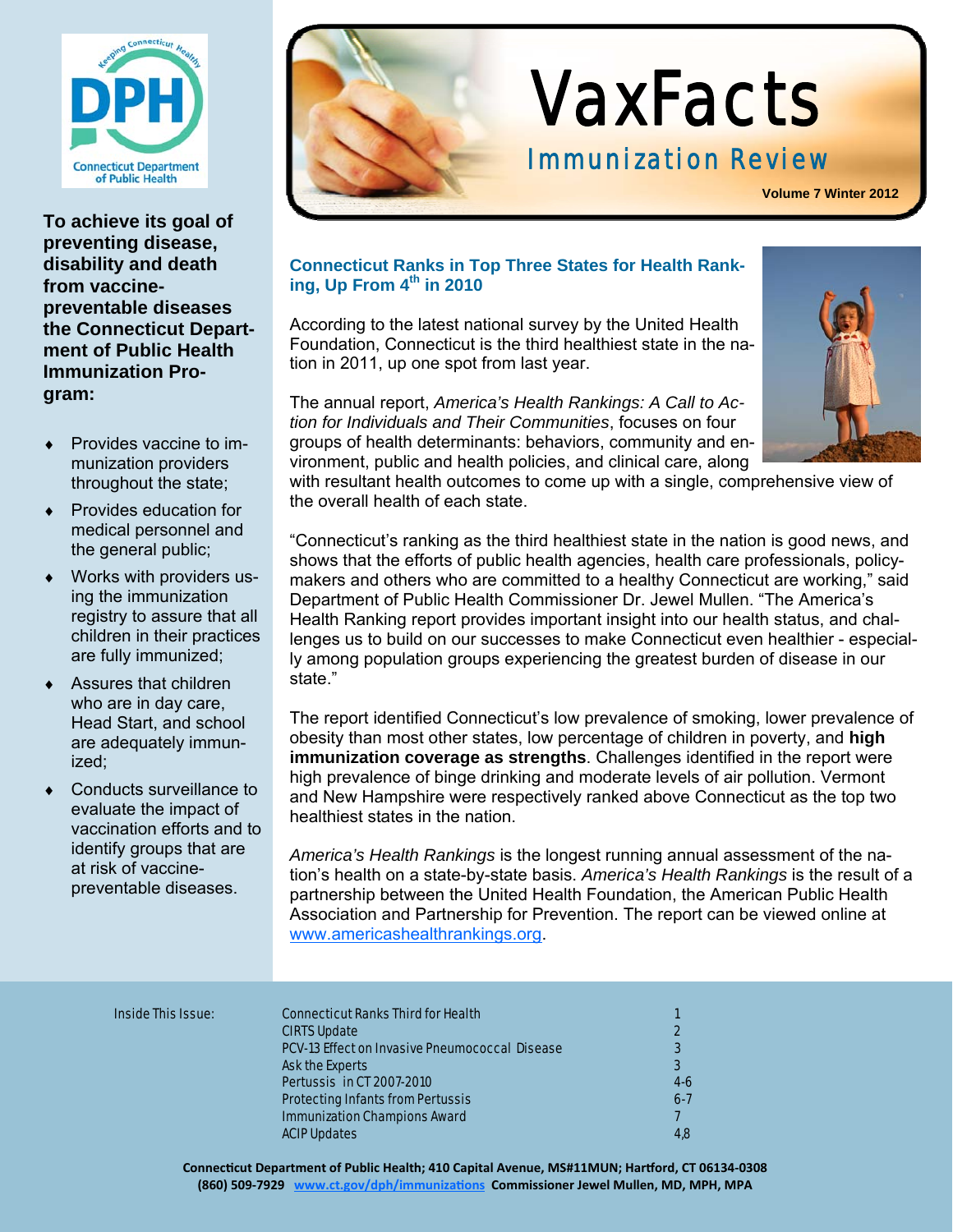



#### Revised 12/20/2011

Congratulations to the Following Practices for Achieving  $a \ge 90 - 94\%$ Immunization Rate on CIRTS Enrolled Children Born in 2008

Revised 12/20/2011

 $\epsilon$ 

Congratulations to the Following Practices for Achieving  $a \geq 95 - 100\%$  $\odot$ Immunization Rate on CIRTS Enrolled Children Born in 2008

**BANACK, SHERRY BUSH, SPEIGELMAN, PEMBERTON, ROBERT** CALNEN GERALD COMMUNITY HEALTH CENTER/NORWALK **CT VALLEY PEDIATRIC CENTER EAST AVENUE PEDIATRICS ENFIELD PEDIATRIC ASSOCIATES ESLICK, MARY FARMINGTON PEDIATRIC & ADOLESCENT MEDICINE FLANDERS PEDIATRICS FOUNTAS, DIANE GARDNER, STUART GREENWICH HOSPITAL AMBULATORY PEDIATRICS GROVE HILL/PLAINVILLE INCHALIK, KENNETH MANSFIFI D FAMILY PRACTICE NEWINGTON PEDIATRICS** PEDIATRIC & MEDICAL ASSOCIATES/CHESHIRE PEDIATRIC ASSOCIATES/BRANFORD PHILLIPS, FOSTER I. **RELIABLE PEDIATRICS** SANTORO, FRED E. **SCHWARTZ, LESTER STRATFORD PEDIATRICS** SZAJDA, TERESA

ADADE, ANDREW **AVON PEDIATRICS BERLIN PEDIATRIC ASSOCIATES** BRIDGEPORT/MONROE PEDIATRIC GROUP/BRIDGEPORT **BRIDGEPORT HOSPITAL PRIMARY CARE** BRANFORD PEDIATRIC & ALLERGY/BRANFORD BRANFORD PEDIATRIC & ALLERGY/CLINTON BRANFORD/N BRANFORD PEDIATRICS/N BRANFORD CCMC/AT CHARTER OAK FAMILY HEALTH CENTER **CENTRAL PEDIATRICS CHC/CLINTON CHC/MERIDEN** CHC/MIDDLETOWN CHC/NEW LONDON CHILD CARE ASSOCIATES/DANBURY CHILDREN'S MEDICAL ASSOCIATES CENTER FOR ADVANCED PEDIATRICS/NORWALK CENTER FOR PEDIATRIC MEDICINE/DANBURY CENTER FOR PEDIATRIC MEDICINE/N FAIRFIELD **CURI, MICHAEL EAST HAVEN PEDIATRICS** ECHN PEDIATRICS/ELLINGTON Site 546 **GALAN, LAURENTIU GUILFORD PEDIATRICS** HIGH RIDGE FAMILY PRACTICE LAVOIE, RICHARD J. LEVINE, MICHAEL S. LITCHFIELD COUNTY PEDIATRICS MARKOWSKI, JOEL MARLBOROUGH FAMILY PRACTICE **MERIDEN PEDIATRIC ASSOCIATES NAUGATUCK PEDIATRICS** NEWTOWN CENTER PEDIATRICS OPTIMUS HEALTH CARE/FAMILY MEDICAL CENTER OPTIMUS HEALTH CARE/MAIN STREET PEDIATRICS

PARNES, ROBERT PATEL & PATEL PEDIATRIC & ADOLESCENT HEALTH CARE/ANSONIA PEDIATRIC & ADOLESCENT MEDICINE/CHESHIRE PEDIATRIC & ADOLESCENT MEDICINE/ORANGE PEDIATRIC ASSOCIATES/MARLBOROUGH PEDIATRIC ASSOCIATES/WESTERN CT PEDIATRIC HEALTH CARE ASSOCIATES/BRIDGEPORT PEDIATRIC HEALTH CARE ASSOCIATES/HUNTINGTON/SHELTON PEDIATRIC HEALTH CARE ASSOCIATES/SOUTHPORT PEDIATRIC HEALTH CARE ASSOCIATES/STRATFORD PEDIATRIC HEALTH CENTER/DANBURY HOSPITAL PEDIATRIC MEDICINE/WALLINGFORD **PEDIATRICS PLUS** PEDICORP/WINDSOR PERSONAL CARE PEDIATRICS PRIMED PEDIATRICS/TRUMBULL SHAPIRO, HAROLD **SMART START PEDIATRICS SOUTHBURY PEDIATRICS** SOUTHINGTON PEDIATRIC ASSOCIATES SPIESEL/BUTLER/DAVIS **STEIN, NEIL** SOUTHWEST/COMMUNITY HEALTH CENTER/FAIRFIELD THE CHILD AND FAMILY HEALTH CENTER **TLC PEDIATRICS** TORRINGTON-WINSTED PEDIATRIC ASSOCIATES TORRINGTON-WINSTED PEDIATRIC ASSOCIATES/WINSTED **TOSCANO, ROBERT** TUNXIS PEDIATRIC & ADOLESCENT MEDICINE UNIONVILLE PEDIATRIC GROUP **WEST HARTFORD PEDIATRICS** WHITNEY PEDIATRIC & ADOLESCENT MEDICINE WILDWOOD PEDIATRICS/OLD SAYBROOK **WINDHAM PRIMARY CARE** 

 $\odot$ 

Recognition based on the following schedule administered on or before the children's 2nd birthday OK-4,3,1,2,3,1,2-4

3 Polio

1 MMR given on or after first birthday

\*2 or more Hib

2 Hep B with one given on or after 24 weeks of age<br>1 Varicella given on or after first birthday and/or Varicella disease<br>2 to 4 PCV age appropriately given with one given on or after first birthday

(Based on practices with ≥ 20 CIRTS enrolled children born in 2008.)

\*Please note the 2-dose Hib schedule reflects the Hib supply shortage and February 2008 to July 2009 deferment of the Hib booster dose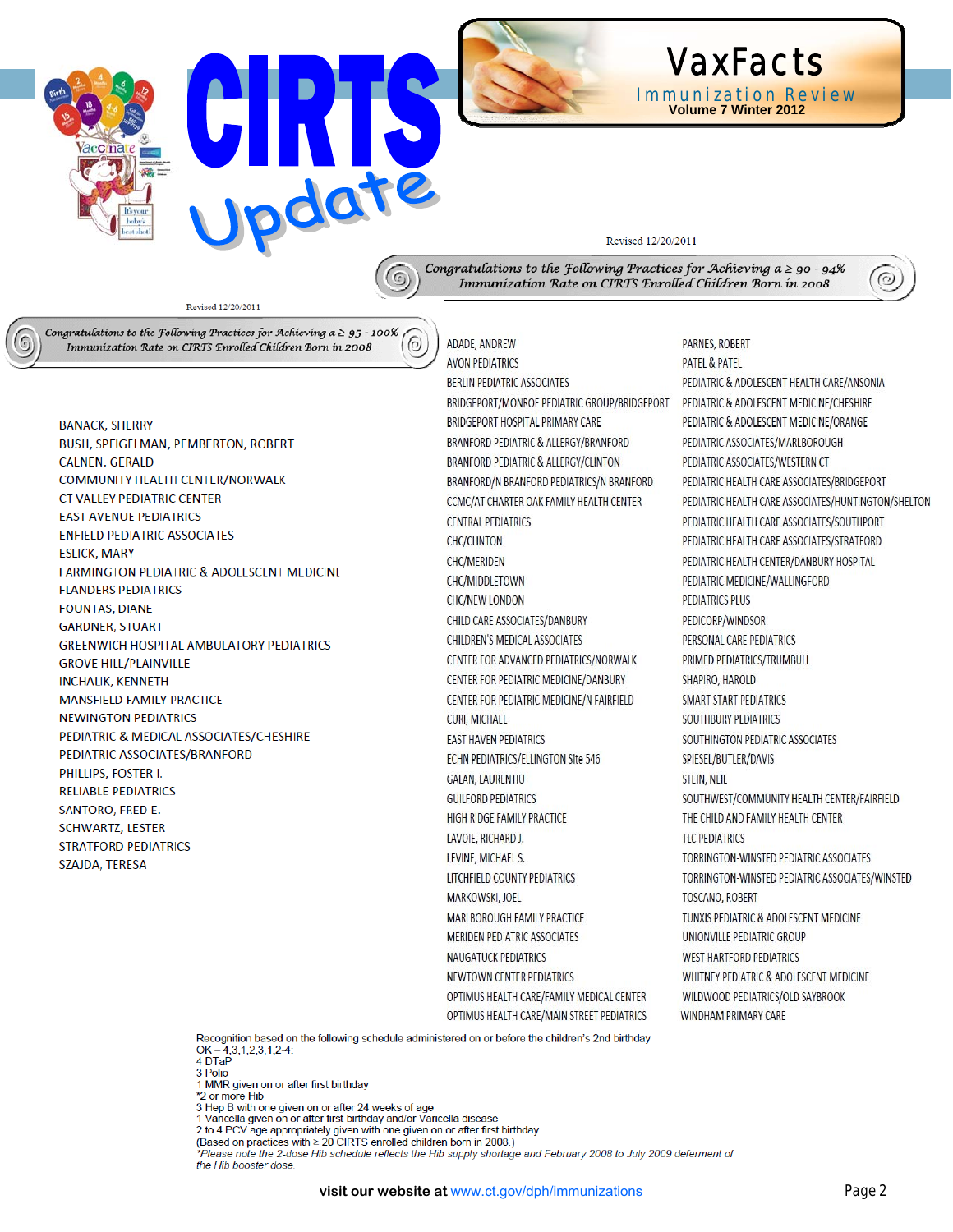

# **Q. How can a practice's Electronic Medical Record (EMR) interface with CIRTS in order to attest to Meaningful Use?**

**Answer:** Connecticut's Immunization Registry and Tracking System (CIRTS) is not able to receive messages from EMRs at this time. We are in the process of developing a webbased registry to replace our current DOS-based registry and hope to have the new registry up and running by the middle of 2012. In 2012, DPH will work to facilitate electronic submission of immunization records to CIRTS from EMRs. Some useful links are provided below. Click on the name of the link.

1. Office of the National Coordinator for Health Information

http://healthit.hhs.gov/portal/ server.pt/community/ healthit\_hhs\_gov\_\_home/120

2. eHealthConnecticut http:// www.ehealthconnecticut.org/

3 HL7 messaging guidelines http://www.cdc.gov/vaccines/ programs/iis/stds/ standards.htm

4. DPH information www.ct.gov/dph/hite



Ĩ

# VaxFacts

Immunization Review **Volume 7 Winter 2012**

# **Invasive Pneumococcal Disease Appears to Be on Decline**

In March 2010, the Advisory Committee on Immunization Practices (ACIP) published recommendations for use of a 13-valent Pneumococcal Conjugate Vaccine (PCV13) that included serotypes not in the previously available 7-valent vaccine (PCV7). The table below shows that in Connecticut there were half the number of cases of Invasive Pneumococcal Disease (IPD) due to serotype 19a in 2010 than there were in 2009 after introduction of the PCV13 vaccine. Serotype 19a had been the predominant serotype found in cases of IPD in the past 5 years. It also shows a modest drop in the total number of cases of IPD pre-PCV13 in 2009 to post-PCV13 use in 2010. It should also be noted that PCV13 was not in widespread use until the middle of the year.

| Year | PCV7<br>sero-<br>types* | <b>PCV13</b><br>sero-<br>types** | Sero-<br>type<br>19a | Non-Vaccine/Unknown<br><b>serotypes</b> | <b>Total No. of</b><br>Cases*** |
|------|-------------------------|----------------------------------|----------------------|-----------------------------------------|---------------------------------|
| 2000 | 87                      | 96                               | $\overline{2}$       | 14                                      | 110                             |
| 2001 | 42                      | 54                               | 3                    | 9                                       | 63                              |
| 2002 | 24                      | 36                               | 6                    | 8                                       | 44                              |
| 2003 |                         | 23                               |                      | 14                                      | 37                              |
| 2004 | $\overline{2}$          | 19                               | 8                    | 12                                      | 31                              |
| 2005 | O                       | 27                               | 19                   | 16                                      | 43                              |
| 2006 |                         | 28                               | 22                   | 16                                      | 44                              |
| 2007 | O                       | 24                               | 19                   | 12                                      | 36                              |
| 2008 |                         | 21                               | 16                   | 15                                      | 36                              |
| 2009 |                         | 25                               | 16                   | 10                                      | 35                              |
| 2010 | 3                       | 18                               | 8                    | 12                                      | 30                              |

\*PCV7 vaccine: Includes serotypes 4, 6B, 9V, 18C, 19F, 23F

\*\*PCV13 vaccine: Includes serotypes 1, 3, 4, 5, 6A, 6B, 7F, 9V, 14, 18C, 19A, 19F, 23F

\*\*\*Total number of cases equals PCV13 types plus non-vaccine/ unknown types

Data obtained from the Connecticut Department of Public Health Epidemiology Program

The graph below shows that starting in the last quarter of 2010 Connecticut has seen a large drop in the number of cases with the trend continuing into 2011.

> Jan-Mar Apr-Jun Ul-Sept Oct-Dec 40 35 30  $\frac{30}{3}$  25  $\frac{6}{6}$  20  $\frac{1}{2}$  and  $\frac{20}{10}$ 10  $\mathbf{s}$  $\Omega$ 2007 2011 2008 2009 2010 Year

Number of IPD Cases among Children <5 Years of Age by Quarter, Connecticut, 2007-June 2011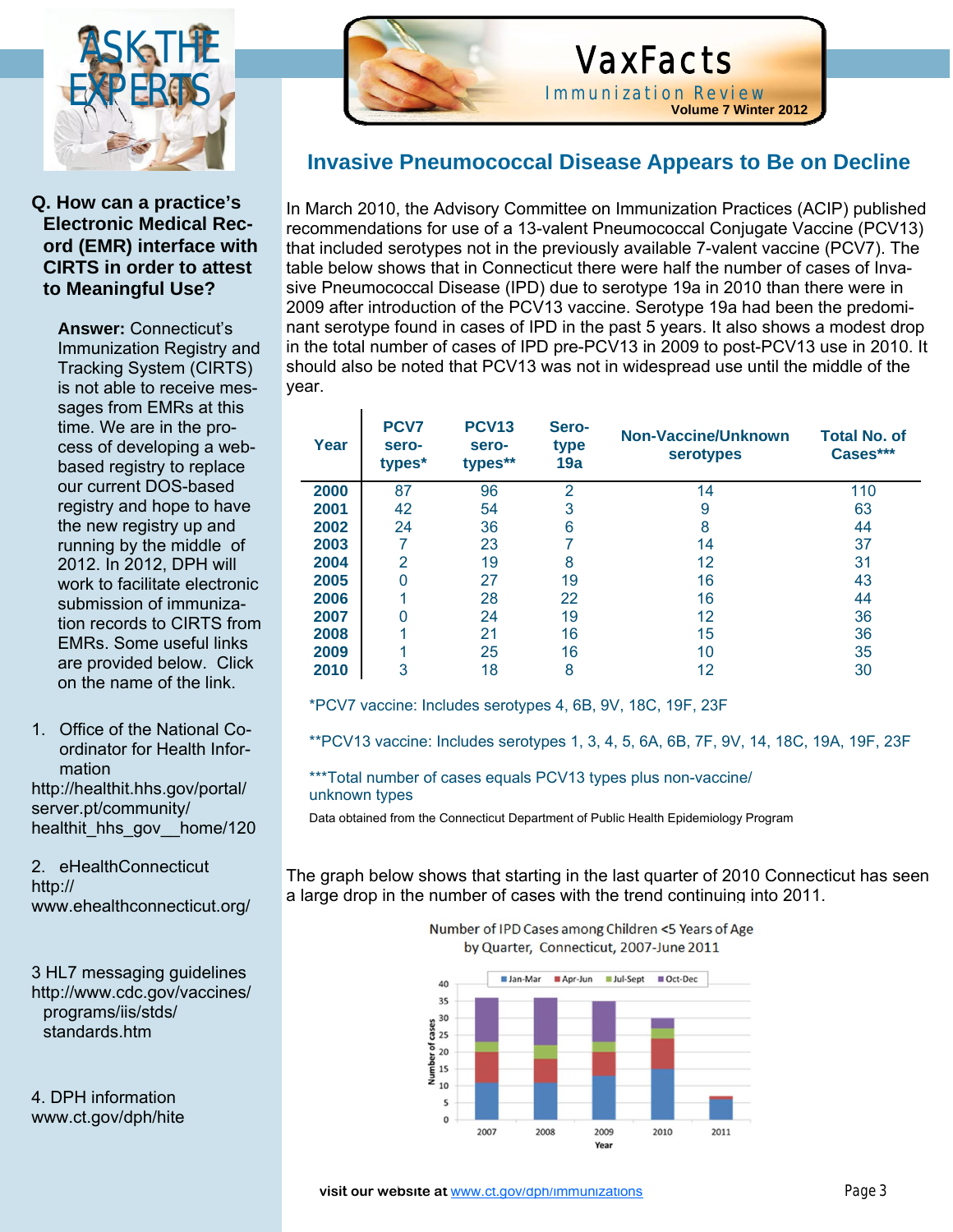

# **ACIP UPDATES**

**New Advisory Committee on Immunization Practices (ACIP) Recommendations for Tdap Vaccination of Pregnant Women and Others with Close Infant Contact** 

## **Maternal vaccination**

ACIP recommends that women's healthcare personnel implement a Tdap vaccination program for pregnant women who previously have not received Tdap. Healthcare personnel should administer Tdap during pregnancy, preferably during the third or late second trimester (after 20 weeks' gestation). If not administered during pregnancy, Tdap should be administered immediately postpartum.

#### **Cocooning**

ACIP recommends that adolescents and adults (e.g., parents, siblings, grandparents, childcare providers, and healthcare personnel) who have or anticipate having close contact with an infant aged <12 months should receive a single dose of Tdap to protect against pertussis if they have not previously received Tdap. Ideally, these adolescents and adults should receive Tdap at least 2 weeks before beginning close contact with the infant.

The full updated ACIP Tdap recommendation for pregnant women and others with close infant contact is available at: http://www.cdc.gov/mmwr/ preview/mmwrhtml/ mm6041a4.htm? s\_cid=mm6041a4\_w



# VaxFacts

Immunization Review **Volume 7 Winter 2012**

# **Pertussis—Connecticut, 2007–2010**

Pertussis, or whooping cough, is a highly contagious, and potentially life threatening, vaccine-preventable illness of the respiratory tract caused by the bacterium *Bordetella pertussis*. Illness is characterized by paroxysmal cough, posttussive vomiting, and inspiratory whoop. Persons who are partially immune may experience a mild or moderate cough illness (*1*).

Laboratory confirmation is important to distinguish pertussis from other causes of prolonged cough illness that may require different prevention and control strategies. This report describes the epidemiology of pertussis cases reported to the Connecticut Department of Public Health (DPH) during 2007–2010, and includes some data reported previously to summarize diagnostic testing trends and fluctuations in case counts (*2*).

In Connecticut, suspected pertussis cases are reported to the DPH by physicians via phone and the Reportable Disease Confidential Case Report Form PD-23. Laboratories use the Laboratory Report of Significant Findings Form OL-15C to report positive serologies, cultures, polymerase chain reaction (PCR), and direct fluorescent antibody (DFA) results.

Cases are classified according to the national surveillance case definition (*3*). A probable case is defined as a cough illness lasting >2 weeks in a person with at least one of the following symptoms: paroxysms of coughing, inspiratory "whoop", or posttussive vomiting and absence of laboratory confirmation, and no epidemiologic linkage to a laboratory-confirmed case of pertussis. A confirmed case is defined as 1) an acute cough illness of any duration with isolation by culture

of *B. pertussis* or 2) a case that is consistent with the probable case definition and is confirmed by PCR testing or by epidemiologic linkage to a laboratory-confirmed case. Laboratory criteria for diagnosis include isolation of *B. pertussis* from clinical specimen or positive PCR for pertussis.

During 2007–2010, a total of 309 cases of pertussis were reported to the DPH. Of these, 187 (61%) were confirmed of which, 37 (20%) were confirmed by culture, 129 (69%) by PCR, and 21 (11%) by epidemiologic linkage (Figure 1). Only one positive culture was reported from a non-hospital private lab. The number of hospital laboratories reporting positive pertussis cultures decreased from 6 in 2007, to 2 in 2010. While the percentage of confirmed cases has increased since a low of 21% in 2006, the percentage of cases confirmed by PCR has increased significantly during 2003– 2010 (p<0.01, chi square for trend). During 2010, the first year lab-specific data were available, 72 positive PCR results were reported from 6 private laboratories to the DPH. Of these, 20 (28%) failed to meet the case definition (the remaining 2 were included in adjacent reporting year cases); 13 of these were reported by the same laboratory. During 2010, 3 laboratories reported 68 (94%) of the PCR positives with one lab reporting 48 (67%) of the total.

Little county-level incidence variation occurred during 2007–2010, other than in Litchfield County during 2010 when 52 cases were reported, an 11 fold rise in incidence compared with the average of the previous 3 years. Most of the cases occurred during the summer months, and leveled off by the end of September. Other than

*(Continued on page 5)* 

*(Continued on page 8)*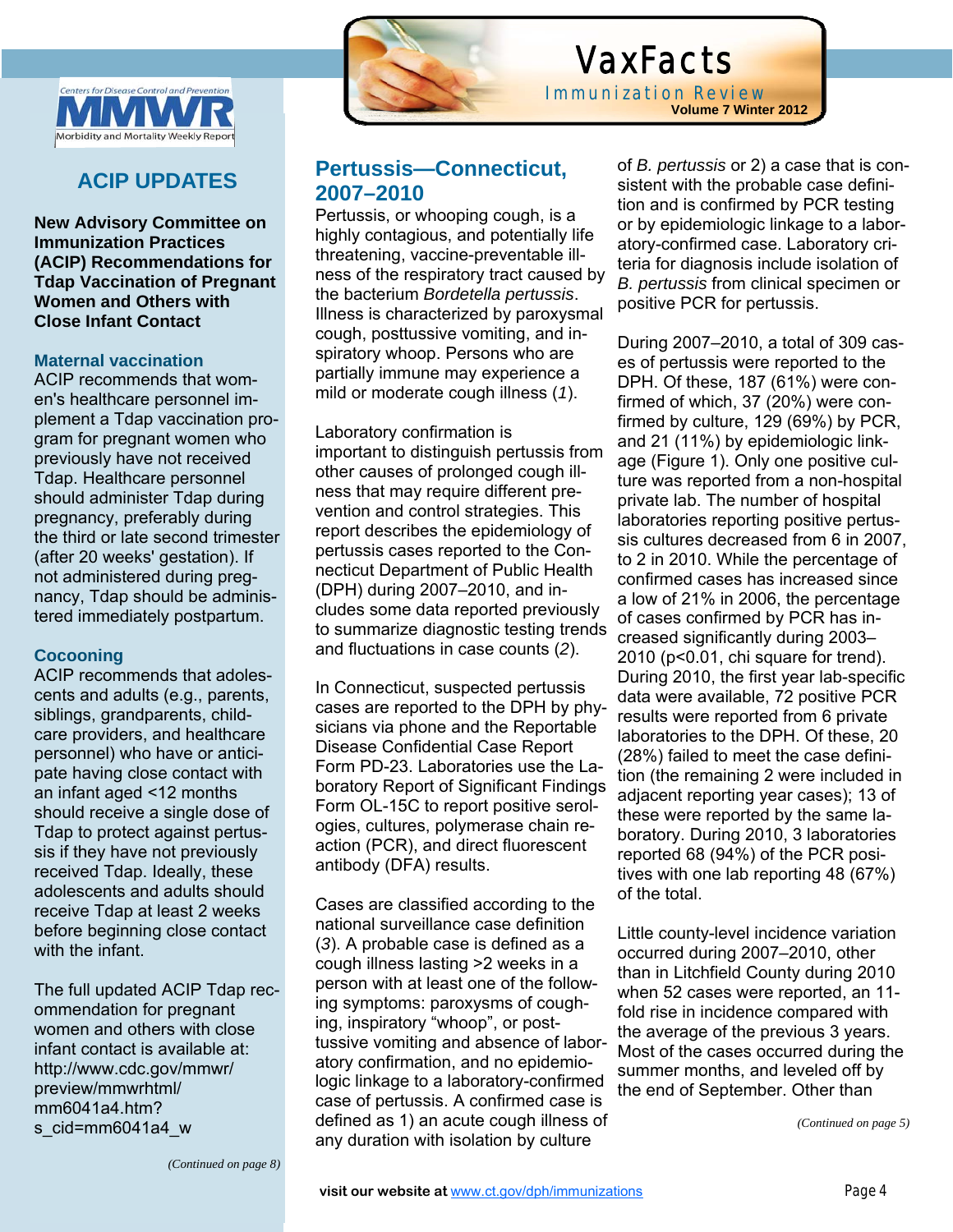

 VaxFacts Immunization Review **Volume 7 Winter 2012**

120

**Figure 1. Incidence and numbers of reported pertussis cases by confirmation status and year, Connecticut, 2002-2010.** 



**Figure 2. Number of pertussis cases by year and age group, Connecticut, 2002- 2010.**



es. Of these, 51 (20%) were Hispanic. Of infants <1 year of age with known ethnicity, 25 (53%) were Hispanic.

Of the 309 cases, 44 (14%) were hospitalized, of which 35 (80%) were <6 months of age. Pneumonia was radiographically confirmed in 13 cases. The median length of hospital stay was 4 days, no deaths were reported, and there was one report of seizures associated with pertussis.

#### *Reported by*

*K Kudish DVM, MSPH, Immunizations Program; Connecticut Department of Public Health.* 

#### *Editorial*

The overall incidence of pertussis in the United States has been increasing steadily since 2007 and surpassed peak rates observed during 2005; an increased incidence among younger age groups was also observed during recent years (4). Similar increases were seen in Connecticut. Compared with older age groups, infants continued to have the highest reported incidence of pertussis, with a higher proportion reported in Hispanic infants.

Diagnostic testing for pertussis remains challenging. Culture is specific and considered the gold standard but is not sensitive. PCR is more sensitive but PCR *(Continued on page 6)* 

Sharon Dunning 860-509-7757 **Region 4** *(Hartford area)* Linda Greengas 860-509-8153

**Region 3** *(eastern CT)*

**Immunization Program** 

**Region 2** *(New Haven area)* 

**Epidemiologists: Region 1** *(western CT)* 

Paul Sookram 860-509-7835

Dan Wurm 860-509-7811

**Local IAP Coordinators: Bridgeport**  Joan Lane 203-372-5503 **Danbury**  Irene Litwak 203-730-5240 **Hartford**  Tish Rick Lopez

860-547-1426 x7048 **Naugatuck Valley**  Elizabeth Green 203-881-3255

**New Britain**  Ramona Anderson

860-612-2777 **New Haven**  Jennifer Hall

203-946-7097

**Norwalk**  Pam Bates

203-854-7728

**Stamford** 

Cinthia Vera 203-977-5098

**Torrington**  Sue Sawula

860-489-0436 **Waterbury** 

Randy York

203-346-3907

**West Haven** 

Christine Depierro 203-937-3654

**Other areas**  Debora Jones 860-509-7241

# *(Continued from page 4 Pertussis in CT 2007-2010)*

household transmission, none of these cases could be epidemiologically linked to a common setting, such as a school, workplace, or camp. Of the 31 cases with confirmatory testing, 26 (84%) were by PCR performed at a single private laboratory.

Of the 309 cases, 53 (17%) were aged <1 year (including 47 aged <6 months), 30 (10%) were 1–4 years, 64 (21%) were 5–9 years, 85 (28%) were 10–19 years, and 77 (25%) were >20 years (Figure 2). The number of cases among children <10 years of age increased significantly during the 4 year reporting period (p<0.01, chi square for trend). Using 2010 population data, the average annual incidence was highest among children <1 year of age (34.9 per 100,000 population), and lower in children aged  $1-4$  years  $(4.6)$ ,  $5-9$  years (7.2), 10–19 years (4.3), and >20 years (0.7). During 2007-2010, the statewide average annual incidence was 2.2 cases per 100,000 population.

Race and ethnicity data were analyzed independently. Data on race were available for 265 (86%) cases. Of these, 233 (88%) were white, 7 (3%) black, 5 (2%) Asian/Pacific Islander, 5 (2%) American Indian/Alaska Native, and 15 (6%) were identified as "other race." Data on ethnicity were available for 249 (81%) cas-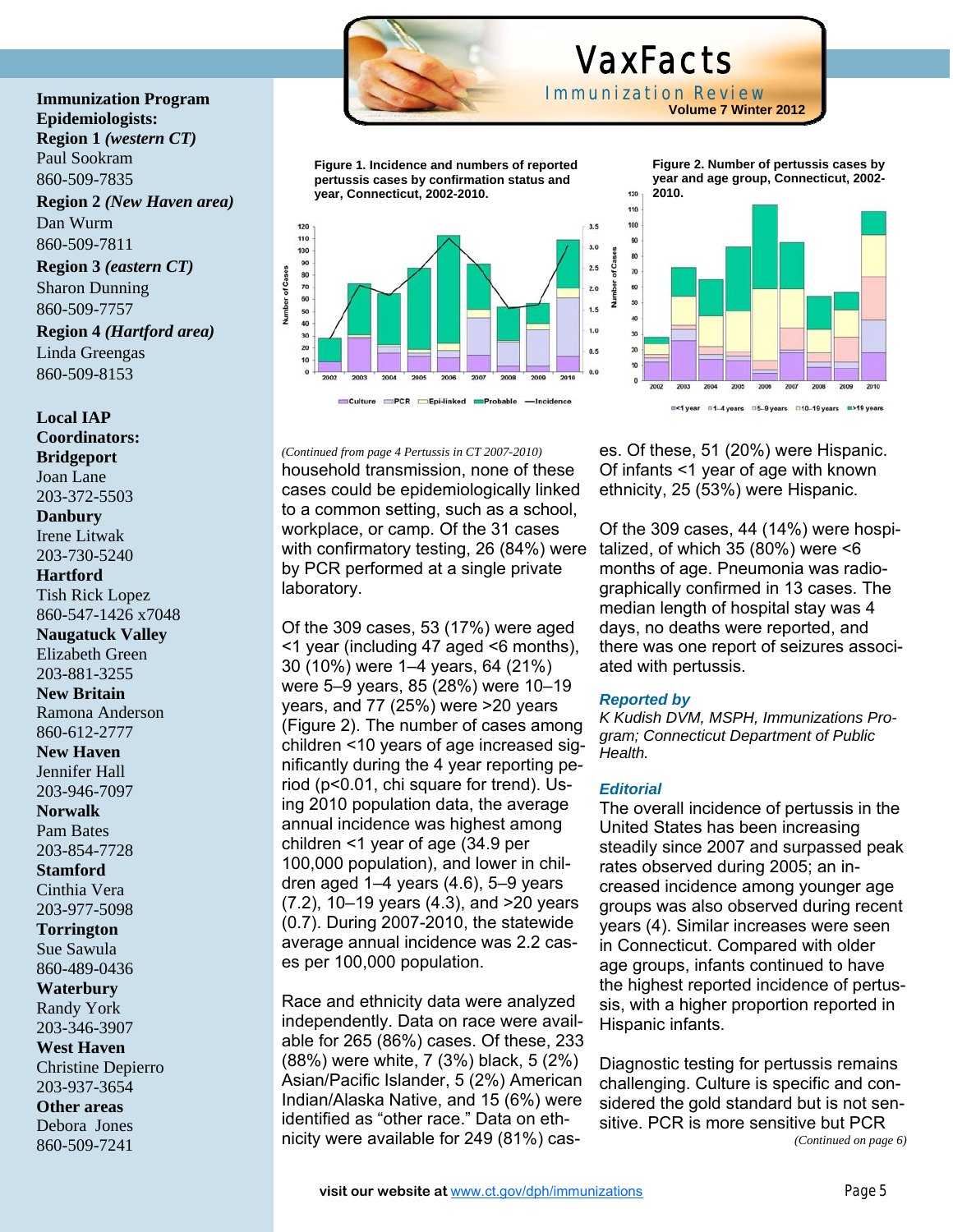

# VaxFacts Immunization Review **Volume 7 Winter 2012**

#### *(Continued from page 5 Pertussis in CT 2007-2010)*

assays for pertussis are not standardized across clinical laboratories. Testing methods, DNA targets used, and result interpretation criteria vary, and laboratories do not use the same cutoffs for determining a positive result. High PCR-cycle threshold values indicate low levels of amplified DNA, which may indicate infection but can also be the result of specimens contaminated with DNA from the environment. In addition, most clinical laboratories use a single target PCR for IS481, which is present in multiple copies in *B.pertussis* and in lesser quantities in *B. holmesii* and *B. bronchiseptica*. Because this DNA sequence is present in multiple copies, IS481 is especially susceptible to falselypositive results. Use of multiple targets may improve specificity of PCR assays for pertussis (*5*).

PCR-confirmed cases contribute an increasing proportion of the total number of reported confirmed cases (14% during 2002–2006 compared with 69% during 2007–2010) (*2*). Moreover, many cases confirmed by epidemiologic linkage to laboratory-confirmed cases are linked to PCR-confirmed cases, potentially multiplying the contribution of PCR testing to the overall number of cases reported. Because the majority of PCR testing is performed at just a few clinical laboratories, there is the potential for a major impact on pertussis surveillance in Connecticut based on the PCR testing method employed; at least 2 of the 3 labs reporting 94% of the PCR positive pertussis cases have a disclaimer stating that the PCR methodology does not distinguish between *B. pertussis* and *B. holmesii*. Since *B. holmesii* can cause a pertussis-like illness, it is unknown to what extent these reports might impact surveillance data.

#### **References**

1. Edwards KE, Decker MD. Pertussis vaccine. In: Plotkin SA, Orenstein WA, eds. Vaccines. Philadelphia, PA: WB Saunders; 2004:471--528.

2. Kudish K, Hadler J. Pertussis—Connecticut, 2002–2006. Connecticut Epidemiologist. 2007:27(3).

3. Centers for Disease Control and Prevention. Pertussis (Whooping Cough) 2010 case definition. Available at www.cdc.gov/osels/ph\_surveillance/nndss/casedef/ pertussis\_current.htm.

4. Centers for Disease Control and Prevention. Pertussis (Whooping Cough) Surveillance & Reporting. Available at www.cdc.gov/pertussis/surv-reporting.html.

5. Centers for Disease Control and Prevention. Best Practices for Health Care Professionals on the use of Polymerase Chain Reaction (PCR) for Diagnosing Pertussis. www.cdc.gov/pertussis/

clinical/diagnostic-testing/diagnosis-pcr-bestpractices.html.

# **Protecting Infants From Pertussis: Results of a Survey of Pertussis Vaccine Use at Connecticut Birth Hospitals**

Rates for pertussis-related complications and fatalities are highest in early infancy. Parents with pertussis, including new mothers, are the identified source of *Bordetella pertussis* infection in >25% of pertussis cases (*1*). Pertussis vaccine for adolescents and adults, known as tetanus-diphtheria-acellular pertussis (Tdap), was licensed in 2005 for one time use. In 2008, the Advisory Committee on Immunization Practices (ACIP) published recommendations that included a dose of Tdap for close contacts of newborns who have not previously been vaccinated, preferably before hospital discharge for postpartum mothers (*1*). The strategy behind the recommendation is known as "cocooning." Cocooning is intended to protect infants from becoming infected with highly contagious pertussis (whooping cough) by vaccinating family members who have close contact with them.

In 2008, the Connecticut Department of Public Health (DPH) Immunization Program established the Tdap Cocoon Program. The program's goal is to facilitate the ACIP recommendation to vaccinate new mothers with Tdap. The DPH recognized that the cost of Tdap is seen as prohibitive by hospitals because this vaccine has not yet been bundled into maternity charges covered by Medicaid or by many insurance plans. The Tdap Cocoon Program has also made Tdap available to fathers and age-eligible infant contacts (i.e., siblings, adoptive parents, grandparents, infant caregivers) as well as hospital health care workers. The vaccine is available free of cost to birth hospitals and participating referral sites. Vaccination of family members is accomplished primarily through a network of hospital referrals to pre-arranged sites.

To gain a better understanding of current practice at both participating and non-participating hospitals, and to estimate Tdap coverage in 2011 among postpartum women statewide, a survey of birth hospitals was conducted by the DPH. The survey was conducted by telephone with the postpartum nurse manager and in some cases, a hospital pharmacist. Data for Tdap

*(Continued on page 7)*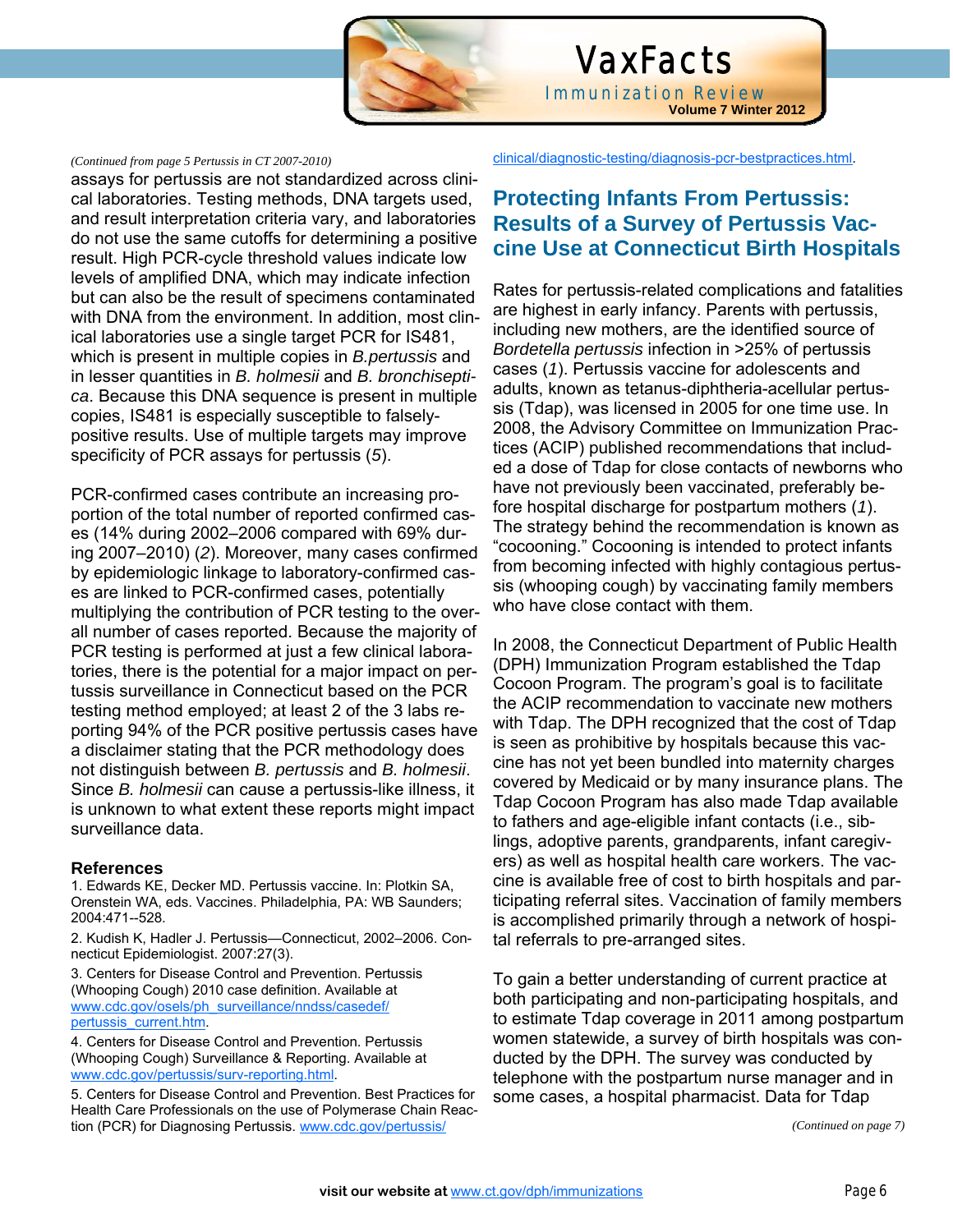## **CHILDHOOD IMMUNIZATION CHAMPION AWARD**



2012 will mark the inaugural presentation of the *CDC Childhood Immunization Champion Awards*. The CDC will honor up to one immunization *Champion*  from each of the 50 states and the District of Columbia. If you have a champion in mind, see the site below. You will find all nomination materials, award and eligibility criteria, and the deadlines associated with the award. http://www.cdc.gov/vaccines/ events/niiw/champions/ childhood.html

If you know of someone who is deserving of this award, please complete the nomination form and return it via mail fax or e-mail by **February 10, 2012** to:

#### **Mail**:

Vincent Sacco Immunization Program Manager Connecticut Department of Public **Health** 410 Capitol Ave. MS #11 MUN Hartford, CT 06134

#### **Fax**:

860-509-7945 Attention: Vincent Sacco

**E-mail**: Vincent.sacco@ct.gov



I

# VaxFacts

**Immunization Review**<br>Volume 7 Winter 2012

doses administered from Tdap Cocoon Program order forms were also utilized for participating hospitals. *(Continued from page 7 Protecting Infants)* 

All 28 birth hospitals in Connecticut participated in the survey, although complete data were not available from all hospitals. Of the 28 hospitals, 26 (93%) reported offering Tdap to postpartum patients, but this total includes 2 hospitals not yet routinely offering vaccine to all patients. At the time of the survey, 20 hospitals were participating in the Tdap Cocoon Program, with an additional 6 hospitals privately purchasing vaccine.

An immunization coverage rate for 2011 was calculated for program participants (n=20) based upon the number of Tdap doses administered to postpartum patients divided by the number of live births during the same time period (submitted monthly on the Tdap order form) and similarly for non -program participants based upon survey data (n=3). During 2011, the mean Tdap immunization rate for postpartum patients was 62% (confidence interval 53%–71%; median 62%, range 10%–91%). This rate represents 12,442 doses administered out of 20,901 live births. No attempt was made to correct for the impact on the coverage rate of past receipt of Tdap or multiple births.

T-tests were performed to examine hospital characteristics related to higher mean Tdap immunization rates including newborn hospital care level, inclusion of Tdap as part of the standard and/or default patient order sets, vaccine education documents used, who was responsible for discussing Tdap with patients, and recording the reason for patient refusal. One variable approached statistical significance; recording the reason for patient refusal of Tdap (one tailed

p=0.05).

No hospitals reported vaccinating other family members or close contacts of the newborn at the postpartum unit. Of all hospitals included in the survey, 6 (21%) reported referring family members to an on-site hospital clinic for vaccination, (including a pediatric, occupational health (*2*), primary care, employee health, or walk-in clinic), 8 (29%) to a local health department for vaccination, and 2 (7%) to a Visiting Nurses Association. The remaining hospitals refer contacts to their primary care doctor or community health center.

## *Reported by*

*K Kudish DVM, MSPH, D Wurm, MPH, Immunizations Program; Connecticut Department of Public Health.* 

# *Editorial*

Several studies reported Tdap immunization rates from a limited number of hospitals in postpartum patients. Rates ranged from 72%–86% (*2,3*) but to our knowledge a review in the literature of this size has not yet been published. We did not attempt to determine Tdap coverage in other infant contacts due to the difficulty of obtaining this information. Due to legal and logistical complexities, hospitals are limited in their abilities to vaccinate individuals who are not their patients. Referral systems are one way to vaccinate infant contacts but introduce a different set of barriers to vaccination. One such barrier is that not all primary care physicians stock Tdap; one study found that 83% of primary care physicians stocked Tdap vaccine in 2009 (*4*). It is not known if maternal Tdap vaccination only is protective for the newborn (i.e., incomplete cocooning).

In June 2011, the ACIP voted to preferentially recommend Tdap during

*(Continued on page 8)*